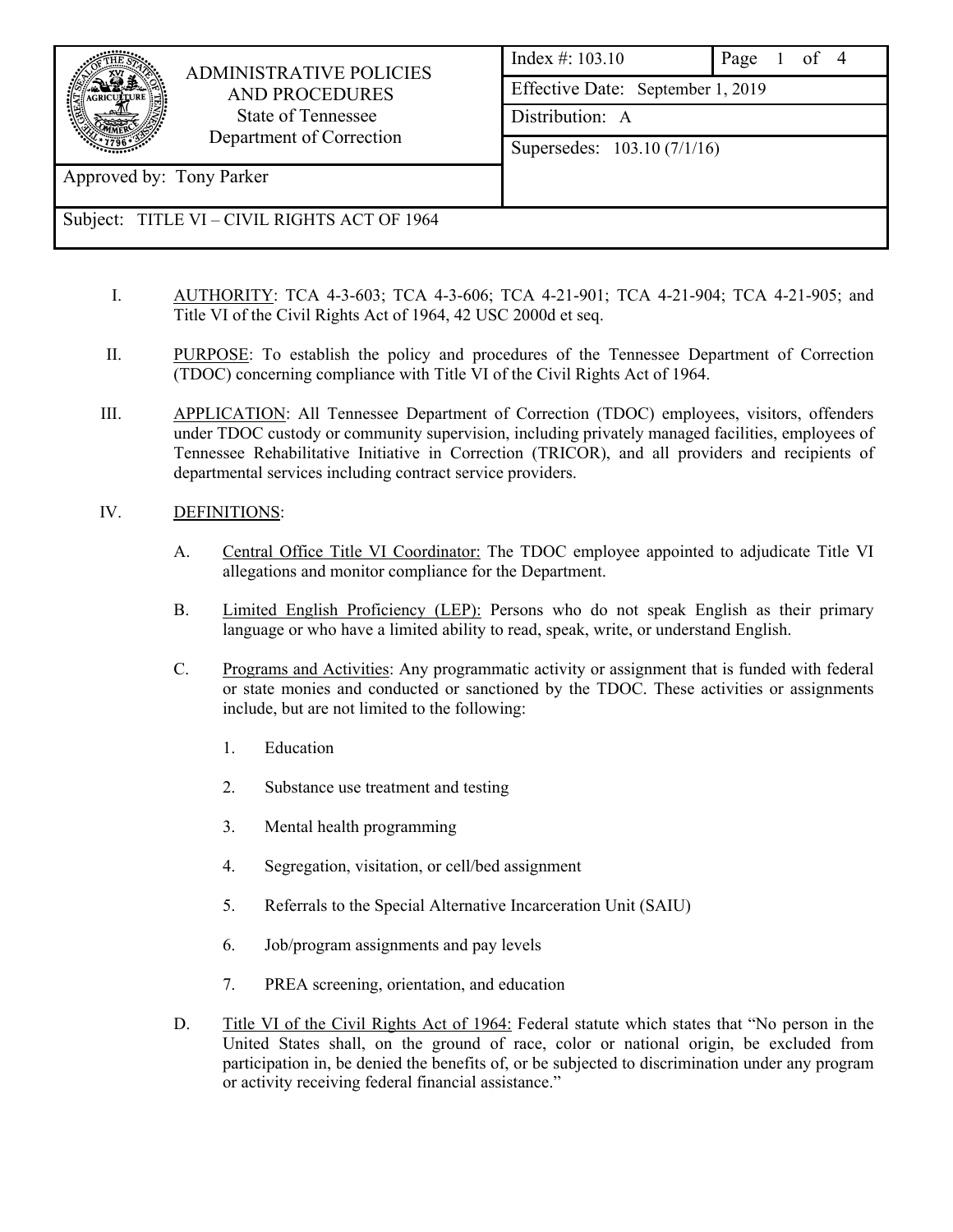Subject: TITLE VI – CIVIL RIGHTS ACT OF 1964

- E. Title VI Site Coordinator: The Associate Warden of Treatment (AWT) at TDOC prisons, Deputy Superintendent at TDOC transition centers, the Community Supervision designee at each district office, the Assistant Warden at privately managed facilities, and the Superintendent/designee at the Tennessee Correction Academy.
- V. POLICY: The TDOC will not discriminate on the basis of race, color, or national origin as outlined in Title VI of the Civil Rights Act of 1964.

## VI. PROCEDURES:

- A. The TDOC shall provide for prompt and equitable resolution of complaints alleging any action prohibited by Title VI of the Civil Rights Act of 1964. The Commissioner shall appoint an employee as the Central Office Title VI Coordinator to monitor compliance for the Department.
- B. The AWT or the Deputy Superintendent at TDOC facilities, the Assistant Warden at privately managed facilities, the Community Supervision designee at each district office, and the Director of Community Corrections shall serve as the Title VI Site Coordinator. These individuals shall review and ensure that an appropriate response to any allegation of violation under Title VI is provided. An alternate Title VI Coordinator shall be appointed at each location by the Warden/Superintendent/District Director.
- C. A person alleging discrimination based on race, color, or national origin in the delivery of any service or program covered by Title VI of the Civil Rights Act of 1964 may file a complaint with the TDOC. All such complaints must be filed within 180 days of the occurrence of the alleged discriminatory act.
	- 1. Incarcerated offenders shall utilize the TDOC grievance procedure, (See Policy #501.01), to initiate a complaint alleging discrimination under Title VI. All Title VI allegations shall be entered on the offender management system (OMS) by the institutional grievance chairperson and flagged as a Title VI allegation. Community supervised offenders shall utilize the Community Supervision offender grievance procedures. (See Policy #705.07) All Title VI complaints shall be forwarded to the Central Office Title VI Coordinator for review before the complaint is considered resolved.
	- 2. All Title VI complaints filed at TDOC and privately managed facilities shall be forwarded to the Central Office Title VI Coordinator for review to determine whether complaints were accurately considered non-jurisdictional.
	- 3. A copy of all Title VI complaints and local responses, including those filed by offenders under TDOC custody/supervision and privately managed facilities, shall be forwarded to Central Office and assigned a tracking number by the Central Office Title VI Coordinator. Direct mail from incarcerated offenders or community supervised offenders will not be accepted by the Central Office Title VI Coordinator. The appropriate grievance procedure shall be followed as set forth in Policies #501.01 and #705.07.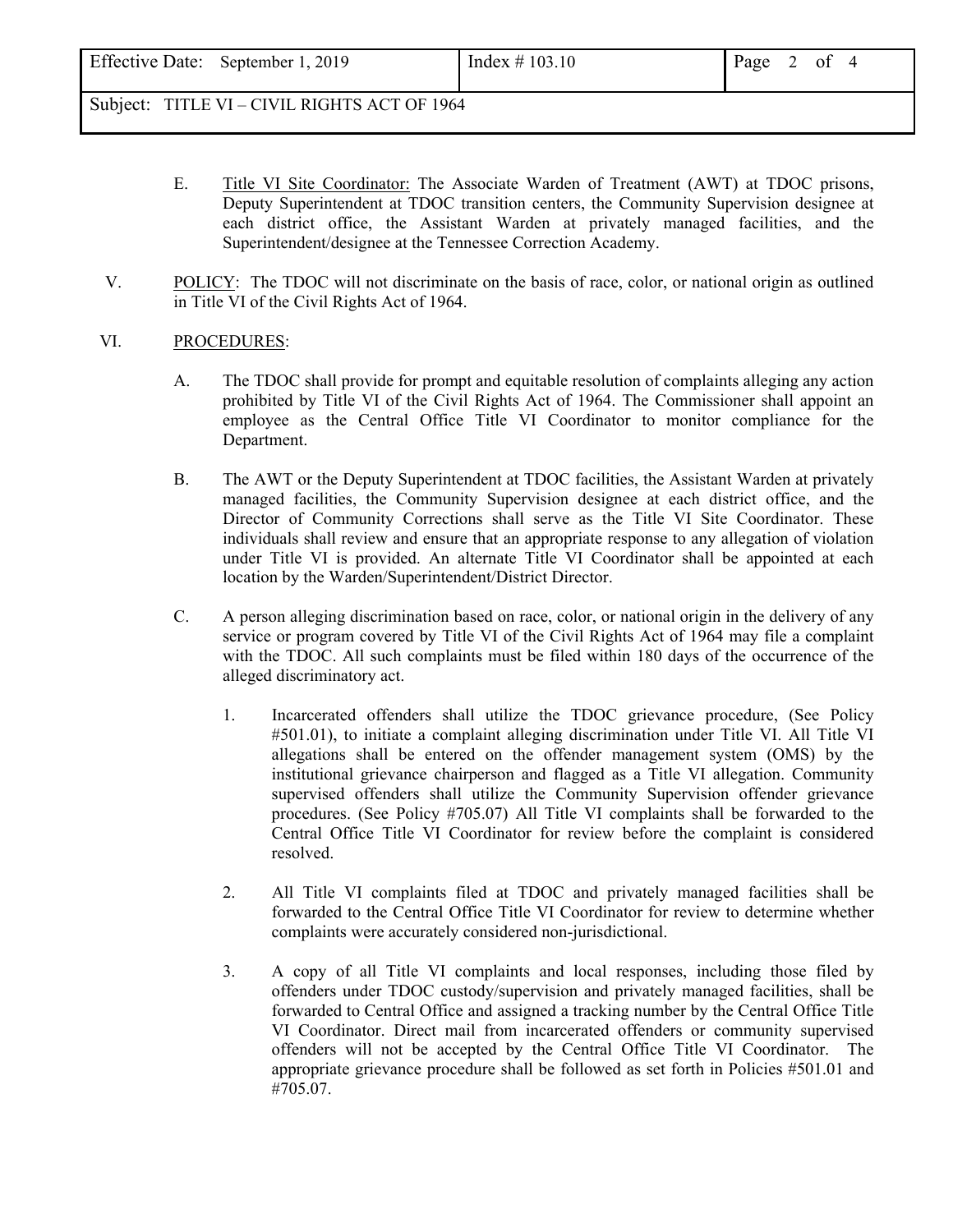Subject: TITLE VI – CIVIL RIGHTS ACT OF 1964

- 4. All other complainants (staff, visitors, etc.) shall submit details of alleged violations via letter or direct communication to the respective Title VI Site Coordinator. Upon completion of the investigation, the Title VI Site Coordinator will forward the complaint to the Central Office Title VI Coordinator for review.
- 5. Detailed written complaints are preferred for the sake of clarity. If a grievant refuses to place a complaint in writing, the person to whom the verbal complaint is made shall prepare a written complaint on the grievant's behalf.
- 6. Title VI complaints may also be filed with the Tennessee Human Rights Commission and the U.S. Department of Justice.
- D. The TDOC shall monitor compliance with Title VI of the Civil Rights Act of 1964 through the following:
	- 1. The annual inspection process
	- 2. The collection and review of data concerning compliance as outlined in the TDOC Title VI plan, at the direction of the Commissioner.
	- 3. The completion of Title VI Limited English Proficiency (LEP) Services, CR-3546, (See Policy #103.10.1) that will be submitted on a quarterly basis by institutional TDOC staff to the TDOC Central Office Title VI Coordinator.
- E. The TDOC, through the Central Office Title VI Coordinator shall maintain a Title VI implementation plan and submit annual compliance reports and plan updates to the Tennessee Human Rights Commission Title VI Compliance Program by October 1 of each year. A copy of the updated plan shall also be provided to each institution for use by the Title VI Site Coordinator and other staff, as necessary.
- F. The right of a person to a prompt and equitable resolution of a complaint filed relating to Title VI shall not be impaired by the person's pursuit of other remedies such as the filing of a complaint(s) with the responsible federal department or agency. Use of the TDOC grievance procedure is not a prerequisite to the pursuit of other remedies, but is highly encouraged.
- G. New employees shall receive training regarding the requirements of Title VI during orientation. Current employees shall receive training during their annual in-service. Additionally, subrecipients must provide Title VI training to their staff. This training may be administered by the use of lesson plans and/or outlines; training will be reviewed and approved by TDOC annually.
- H. Offenders under TDOC custody/supervision shall be provided information relative to Title VI during their orientation. (See Policy #404.05) Information shall also be included in the inmate rulebook and visitor handbooks. Notices regarding Title VI requirements and complaint procedures shall be posted in offender living areas and in visitation areas.
- I. A *Title VI Site Coordinator's Manual* shall be maintained and updated which includes the following sections: